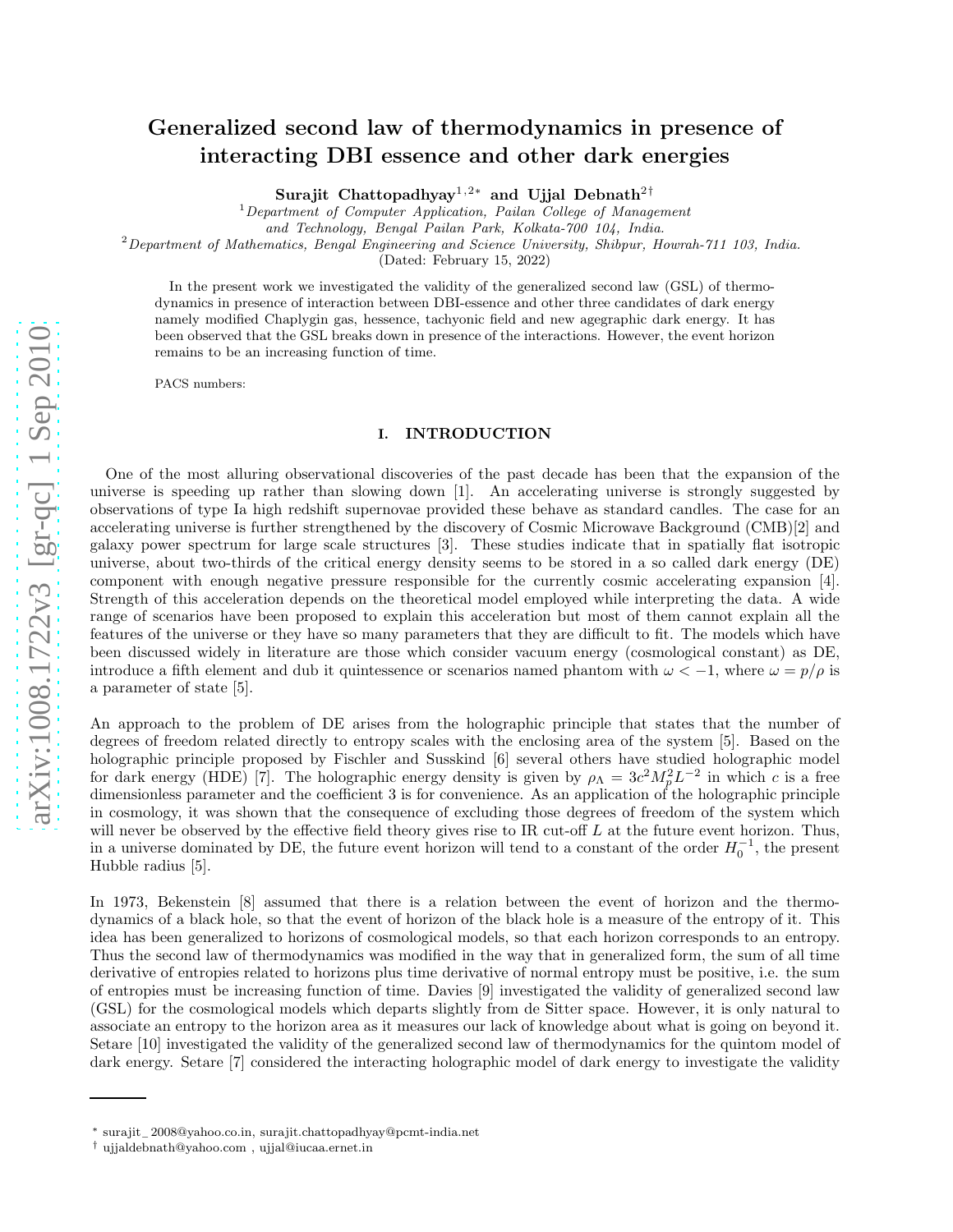of the generalized second law of thermodynamics in a non-flat (closed) universe enclosed by the event horizon measured from the sphere of the horizon L. Setare and Shafei [5] showed that for the apparent horizon the first law is roughly respected for different epochs while the second law of thermodynamics is respected, while for L as the system's IR cut-off the first law is broken and the second law is respected for the special range of the deceleration parameter.

There have been many works aimed at connecting the string theory with inflation. Various ideas in string theory based on the concept of branes have proved themselves fruitful. Scenarios where the inflation is interpreted as the distance between two branes moving in the extra dimension along a warped throat have given rise to many interesting studies [11]. One area which has been well explored in recent years, is inflation driven by the open string sector through dynamical Dp-branes. This is the so-called DBI (Dirac-Born-Infield) inflation [12, 13, 14], which lies in a special class of K-inflation models. Martin and Yamaguchi [13] introduced a scalar field model where the kinetic term has a DBI form and considered that the dark energy scalar field is a DBI scalar field, for which the action of the field can be written as

$$
S_{DBI} = -\int d^4x a^3(t) \left[ T(\phi) \sqrt{1 - \frac{\dot{\phi}^2}{T(\phi)}} + V(\phi) - T(\phi) \right]
$$
 (1)

where  $T(\phi)$  is the tension and  $V(\phi)$  is the potential. To obtain a suitable evolution of the Universe an interaction is often assumed such that the decay rate should be proportional to the present value of the Hubble parameter for good fit to the expansion history of the Universe as determined by the Supernovae and CMB data [15]. These kind of models describe an energy flow between the components so that no components are conserved separately. There are several work on the interaction between dark energy (tachyon or phantom) and dark matter [16], where phenomenologically introduced different forms of interaction term.

The present paper is an extension of the paper of the present authors Chattopadhyay and Debnath (2010) [Ref 17]. In the said paper [17], the interactions between different candidates of dark energy and DBI-essence model were considered. For the sake of simplicity in the presentation, the interactions discussed in reference [17] have been described briefly and subsequently the GSL has been considered.Organizations of the present paper is as follows: in section II we have given a brief introduction to the generalized second law (GSL) of thermodynamics with respect to cosmology; in section III we have considered the GSL in the interacting DBI-essence and modified Chaplygin gas (MCG); in section IV GSL has been viewed in presence of interacting DBI-essence and hessence; in section V we have investigated GSL in presence of interacting DBI-essence and tachyonic field.

#### II. SECOND LAW OF THERMODYNAMICS

In the present work, we consider the universe as a flat FRW universe and take into account that the accelerating universe has a future event horizon  $R_h$ , which is also named as cosmological horizon [11]. The radius of observer's event horizon is given by [5]

$$
R_h = a \int_t^{\infty} \frac{dt}{a} = a \int_a^{\infty} \frac{da}{Ha^2}
$$
 (2)

To study the generalized second law (GSL) through the universe under the interaction between tachyonic field and scalar (phantom) field we would examine the nature of the derivative of the normal entropy S in presence of interaction. It is a proven fact that for phantom dominated universe  $\dot{S} > 0$  and for a quintessence dominated universe  $S < 0$  [10]. Our target is to answer the question : Is  $S > 0$  under the interaction between DBI-essence and other dark energies?. The expression for normal entropy using the first law of thermodynamics is

$$
TdS = dE + PdV = (P + \rho)dV + Vd\rho
$$
\n<sup>(3)</sup>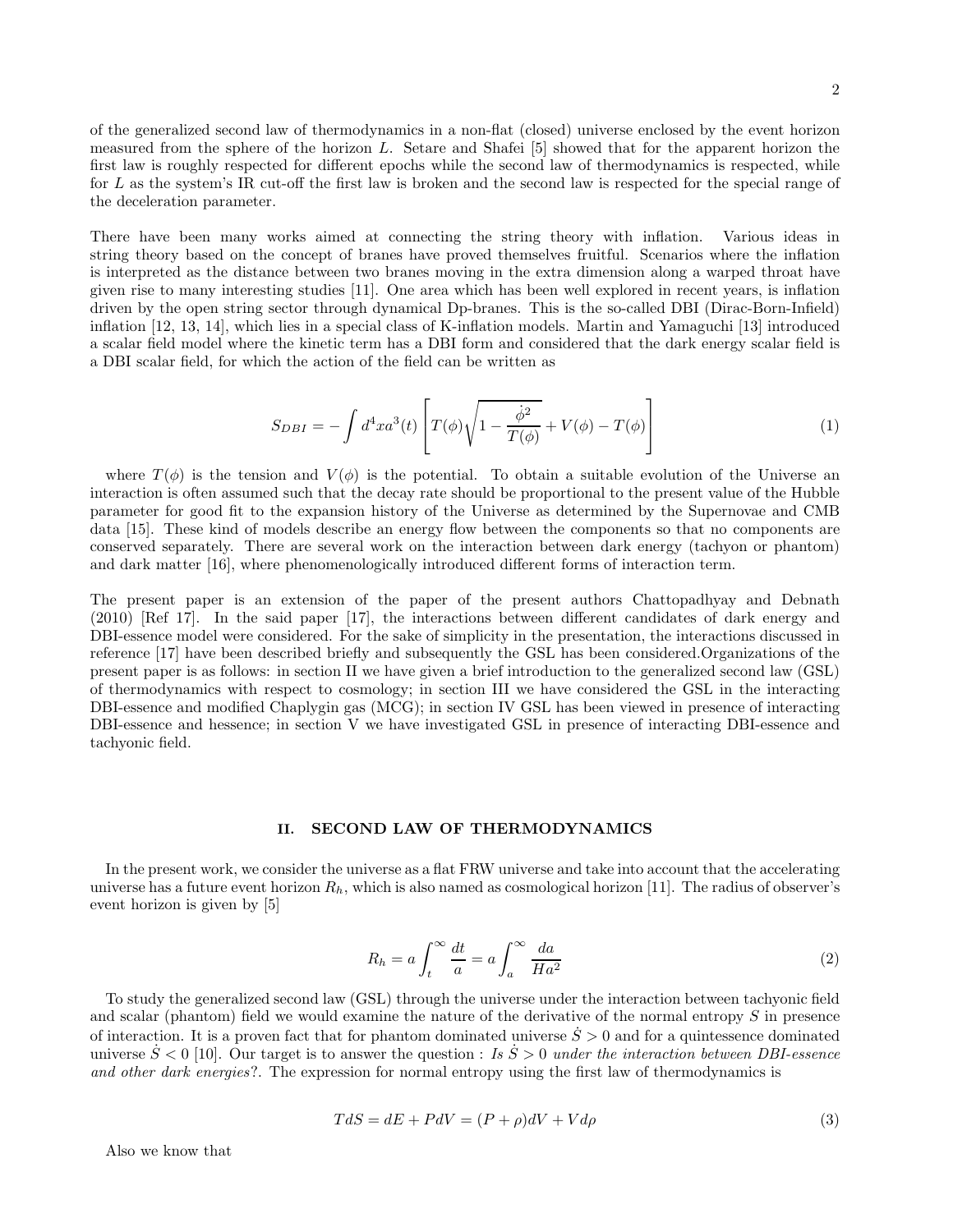3

$$
H^2 = \frac{1}{3}\rho \tag{4}
$$

and

$$
\dot{H} = -\frac{1}{2}(P+\rho) \tag{5}
$$

Using  $V = \frac{4}{3}\pi R_h^3$  in equation (3) we get

<span id="page-2-0"></span>
$$
TdS = -2\dot{H}dV + Vd\rho = -8\pi R_h^2 \dot{H}dR_h + 8\pi R_h^3 dH \tag{6}
$$

From equation [\(6\)](#page-2-0), it can be obtained that

$$
\dot{S} = \frac{8\pi \dot{H}R_h^2}{T} \tag{7}
$$

If the horizon entropy is taken to be  $S_h = \pi R_h^2$ , we get

$$
\dot{S} + \dot{S}_h = \frac{8\pi \dot{H} R_h^2}{T} + 2\pi R_h \dot{R}_h \ge 0
$$
\n(8)

Taking the temperature  $T = \frac{1}{2\pi R_h}$  and using  $\dot{R_h} = HR_h - 1$  we can write

$$
\dot{S} + \dot{S}_h = \dot{S}_X = 16\pi^2 \dot{H} R_h^3 + 2\pi R_h (H R_h - 1) \ge 0
$$
\n(9)

In the subsequent sections, we would investigate the validity of the equation (9) in various interacting situations.

## III. GSL IN PRESENCE OF INTERACTING DBI-ESSENCE AND MCG

We consider a spatially flat isotropic and homogeneous universe in the FRW model whose metric is given by

$$
ds^{2} = dt^{2} - a^{2}(t)[dr^{2} + r^{2}(d\theta^{2} + sin^{2}d\phi^{2})]
$$
\n(10)

where,  $a(t)$  is the scale factor. The Einstein field equations are given by (choosing  $8\pi G = c = 1$ )

The energy conservation equation is given by

$$
\dot{\rho} + 3\frac{\dot{a}}{a}(\rho + p) = 0\tag{11}
$$

If we consider a model consisting of two component mixture, the an interaction term needs to be introduced. In a two-component model, we replace  $\rho$  and  $p$  of equation (11) by  $\rho_{total}$  and  $p_{total}$  where

$$
\rho_{total} = \rho_D + \rho_X \tag{12}
$$

$$
p_{total} = p_D + p_X \tag{13}
$$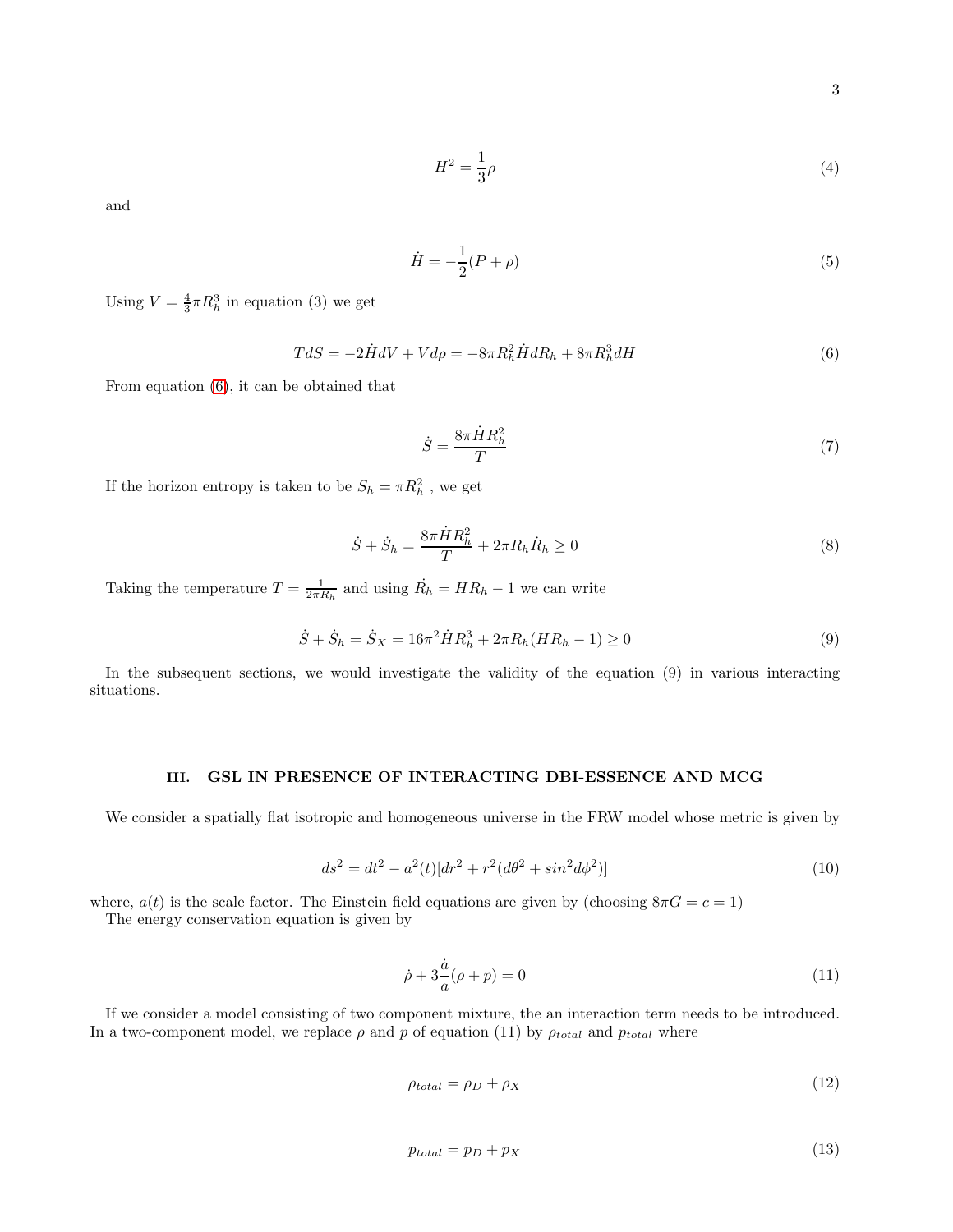where  $\rho_D$  and  $p_D$  denote the density and pressure for the DBI-essence. The terms  $\rho_X$  and  $p_X$  denote the density and pressure corresponding to the other dark energies. Therefore, we get

$$
3\frac{\dot{a}^2}{a^2} = (\rho_D + \rho_X) \tag{14}
$$

$$
6\frac{\ddot{a}}{a} = -[(\rho_D + \rho_X) + 3(p_D + p_X)]
$$
\n(15)

$$
(\dot{\rho}_D + \dot{\rho}_X) + 3\frac{\dot{a}}{a}[(\rho_D + \rho_X) + (p_D + p_X)] = 0
$$
\n(16)

Assuming gravity to obey four-dimensional general relativity with a standard Einstein-Hilbert Lagrangian, the density and pressure for DBI-essence are read as [15]

$$
\rho_D = (\gamma - 1)T(\phi_D) + V_D(\phi_D) \tag{17}
$$

$$
p_D = \left(\frac{\gamma - 1}{\gamma}\right) T(\phi_D) - V_D(\phi_D) \tag{18}
$$

where,  $\phi_D$  denotes the field for DBI-essence and the quantity  $\gamma$  is reminiscent of the usual Lorentz factor given by

$$
\gamma = \frac{1}{\sqrt{1 - \frac{\dot{\phi}_D^2}{T(\phi_D)}}}
$$
(19)

Since we are considering two-component model, we consider the interaction term  $3H\delta\rho_X$  and we can write the conservation equations as

$$
\dot{\rho_D} + 3H(\rho_D + p_D) = 3H\delta\rho_X \tag{20}
$$

$$
\dot{\rho_X} + 3H(\rho_X + p_X) = -3H\delta\rho_X\tag{21}
$$

where,  $H = \frac{\dot{a}}{a}$  is the Hubble parameter,  $\delta$  is the interaction parameter and rest of the symbols are as explained earlier. The pressure and density of MCG are given by

$$
p_{ch} = A\rho_{ch} - \frac{B}{\rho_{ch}^{\alpha}}
$$
\n
$$
\tag{22}
$$

and

$$
\rho_{ch} = \left[\frac{B}{1+A} + \frac{C}{a^{3(1+\alpha)(1+A)}}\right]^{\frac{1}{1+\alpha}}
$$
\n(23)

In the reference [17] it was obtained under interaction that

$$
\rho_{ch} = \left(\frac{B}{1 + A + \delta} + \frac{C}{t^{3m(1+\alpha)(1+A)}}\right)^{\frac{1}{1+\alpha}}
$$
\n(24)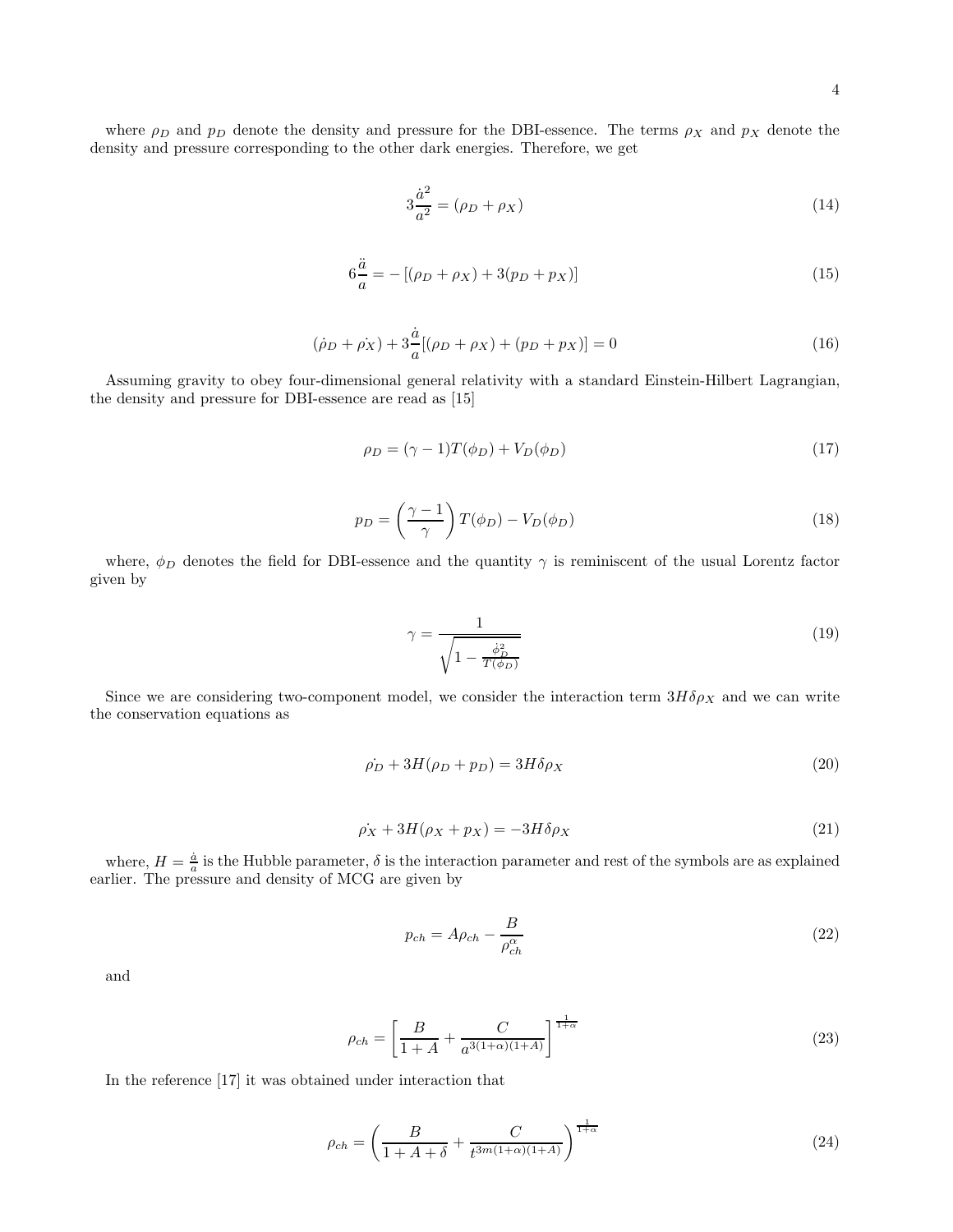

Figs. 1 and 2 show the variation of  $S_X$  against z in presence of interaction between DBI-essence and MCG ( $\delta = 0.05$ ) and in the case of a mixture of the two dark energies without interaction  $(\delta = 0)$ .

$$
\dot{\phi}_D^2 = 2\sqrt{\frac{n-1}{n}} \left[ \frac{m}{t^2} + \left( \frac{B}{1+A+\delta} + \frac{C}{t^{3m(1+\alpha)(1+A)}} \right)^{-\frac{\alpha}{1+\alpha}} \left( B - (1+A) \left( \frac{B}{1+A+\delta} + \frac{C}{t^{3m(1+\alpha)(1+A)}} \right) \right) \right]
$$
(25)

Using expressions (24) and (25), we calculated  $\rho_{total}$  and  $p_{total}$  and subsequently calculated H and H using equations (4) and (5). Afterwards, H is used in equation (2) for event horizon  $R_h$  which is finally used to generate  $S_X$  of equation (9). In figure (1) we have presented the variation of  $S_X$  with the redshift  $z = 1 - t^{-m}$ in the interacting situation, i.e. with  $\delta \neq 0$ . It is apparent from figure (1), that  $S_X$  is always remaining in the negative level. This indicates a violation of the GSL as indicated in equation (9). In figure (2), we have plotted the change of  $\dot{S}_X$  against z in the situation of non-interaction i.e.  $\delta = 0$ . Here also, it is observed that the GSL is not valid.

#### IV. GSL IN PRESENCE OF INTERACTING DBI-ESSENCE AND HESSENCE

Energy density and pressure in the case of hessence are given by [17]

$$
\rho_H = \frac{1}{2} (\dot{\phi}_H^2 - \phi_H^2 \dot{\theta}^2) + V_H(\phi_H)
$$
\n(26)

$$
p_H = \frac{1}{2}(\dot{\phi}_H^2 - \phi_H^2 \dot{\theta}^2) - V_H(\phi_H)
$$
\n(27)

where,  $\dot{\theta} = \frac{Q}{a^3 \phi_H^2}$ .

Now, taking  $T(\phi_D) = m\phi_D^2$  and scale factor  $a(t) = t^n$ . From the field equations it can be found that

$$
\frac{n}{t^2} = \frac{1}{2} \left( \dot{\phi}_H^2 - \frac{Q^2}{t^{6n} \phi_H^2} + m \dot{\phi}_D^2 \right)
$$
 (28)

Under interaction, the forms of the potentials are found as [17]

$$
V_H = \frac{1}{4} t^{-3n\delta} \left[ (3n-1)Qt^{3n(-2+\delta)} \left( \frac{4\delta}{2-\delta} + \frac{t^{-2+6n}(2-3n(2+\delta))}{3n\delta - 2} \right) + C_1 \right]
$$
(29)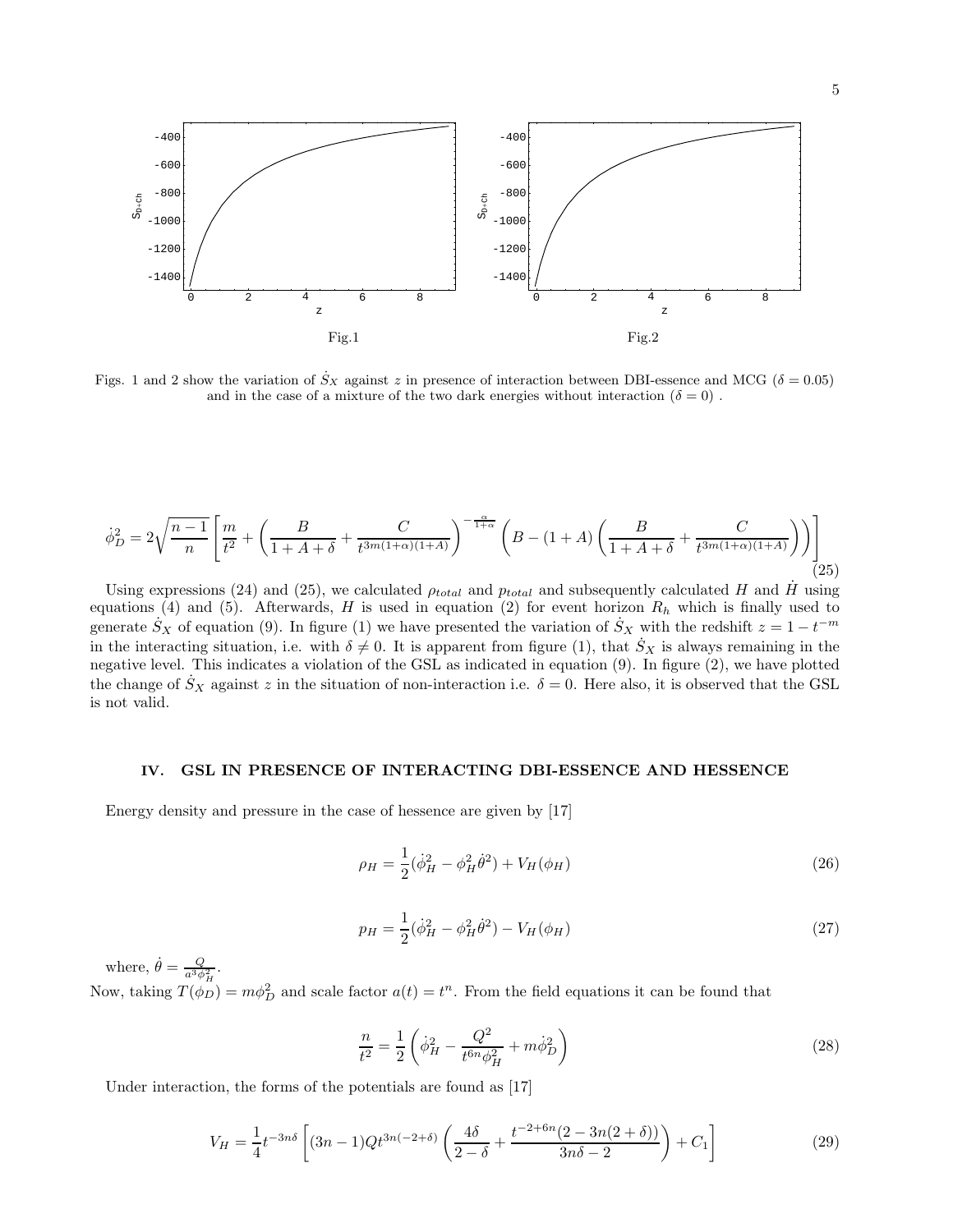

Figs. 3 and 4 show the variation of S against z in presence of interaction between DBI-essence and hessence ( $\delta = 0.05$ ) and in the case of a mixture of the two dark energies without interaction  $(\delta = 0)$ .

and

$$
V_D = \frac{2n^2 \left(2 + 3n\delta + \sqrt{\frac{n}{n-1}}(1 - 3n\delta)\right)}{mt^2(2 + 3n\delta)} + C_2 t^{3n\delta}
$$
(30)

Like the earlier case, here we calculated the terms involved with  $S_X$  using the above expressions and plotted its evolution with the redshift  $z$  in both interacting (figure 3) and non interacting (figure 4) cases. In both of the cases it is observed that  $S_X$  remains negative and hence GSL is not valid.

#### V. GSL IN PRESENCE OF INTERACTING DBI-ESSENCE AND TACHYONIC FIELD

The energy density  $\rho_T$  and pressure  $p_T$  for tachyonic field are given by

$$
\rho_T = \frac{V_T(\phi_T)}{\sqrt{1 - \dot{\phi}_T^2}}\tag{31}
$$

$$
p_T = -V_T(\phi_T)\sqrt{1-\dot{\phi}_T^2} \tag{32}
$$

Under the interaction, the potentials for tachyonic field and DBI-essence are obtained as [17]

$$
V_T = e^{\frac{3nt^{-m}}{m}} t^{-m+3n(1+\delta)}
$$
\n(33)

$$
V_D = \frac{1}{2} \left( \frac{6n}{t^2} + 4k_1 t^{k_2} + (3 - 4k_1) \sqrt{\frac{k_1}{k_1 - 1}} t^{k_2} + \frac{e^{\frac{3nt^{-m}}{m}} t^{-m + 3n(1+\delta)} (3 + t^m)}{\sqrt{t^m}} \right)
$$
(34)

Like the earlier case, here we calculated the terms involved with  $S_X$  using the above expressions and plotted its evolution with the redshift  $z$  in both interacting (figure 5) and non interacting (figure 6) cases. In both of the cases it is observed that  $\dot{S}_X$  remains negative and hence GSL is not valid.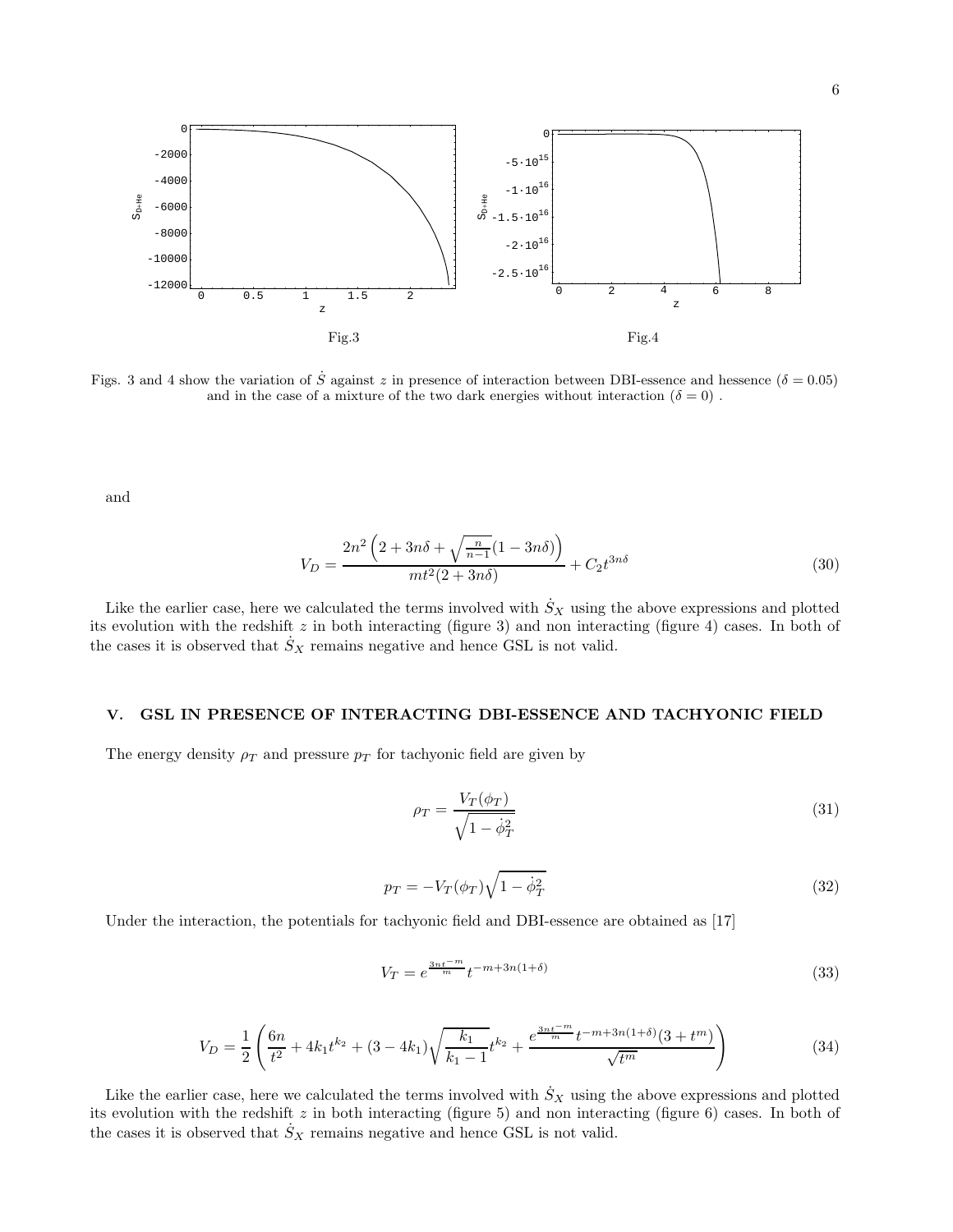

Figs. 5 and 6 show the variation of  $S_X$  against z in presence of interaction between DBI-essence and tachyonic field  $(\delta = 0.05)$  and in the case of a mixture of the two dark energies without interaction  $(\delta = 0)$ .

## VI. GSL IN PRESENCE OF INTERACTING DBI-ESSENCE AND NEW AGEGRAPHIC DARK ENERGY

The so-called agegraphic dark energy model was proposed in Cai (2007) [18], where the energy density is given by

$$
\rho_q = \frac{3n^2m_p^2}{T^2} \tag{35}
$$

where,

$$
T = \int \frac{da}{Ha} \tag{36}
$$

If we consider a flat FRW universe containing the agegraphic dark energy and pressureless-matter, the the corresponding Friedman equation becomes

$$
H^2 = \frac{1}{3m_p^2}(\rho_m + \rho_q) \tag{37}
$$

Introducing the fractional energy densities  $\Omega_i = \rho_i/3m_p^2H^2$  we can get

$$
\Omega_q = \frac{n^2}{H^2 T^2} \tag{38}
$$

and the equation-of-state parameter  $\omega_q=p_q/\rho_q$  is given by

$$
\omega_q = -1 + \frac{2}{3n} \sqrt{\Omega_q} \tag{39}
$$

A new agegraphic dark energy model was proposed in the reference [19], where the energy density  $\rho_A$  is given as

$$
\rho_A = \frac{3n^2m_p^2}{\eta^2} \tag{40}
$$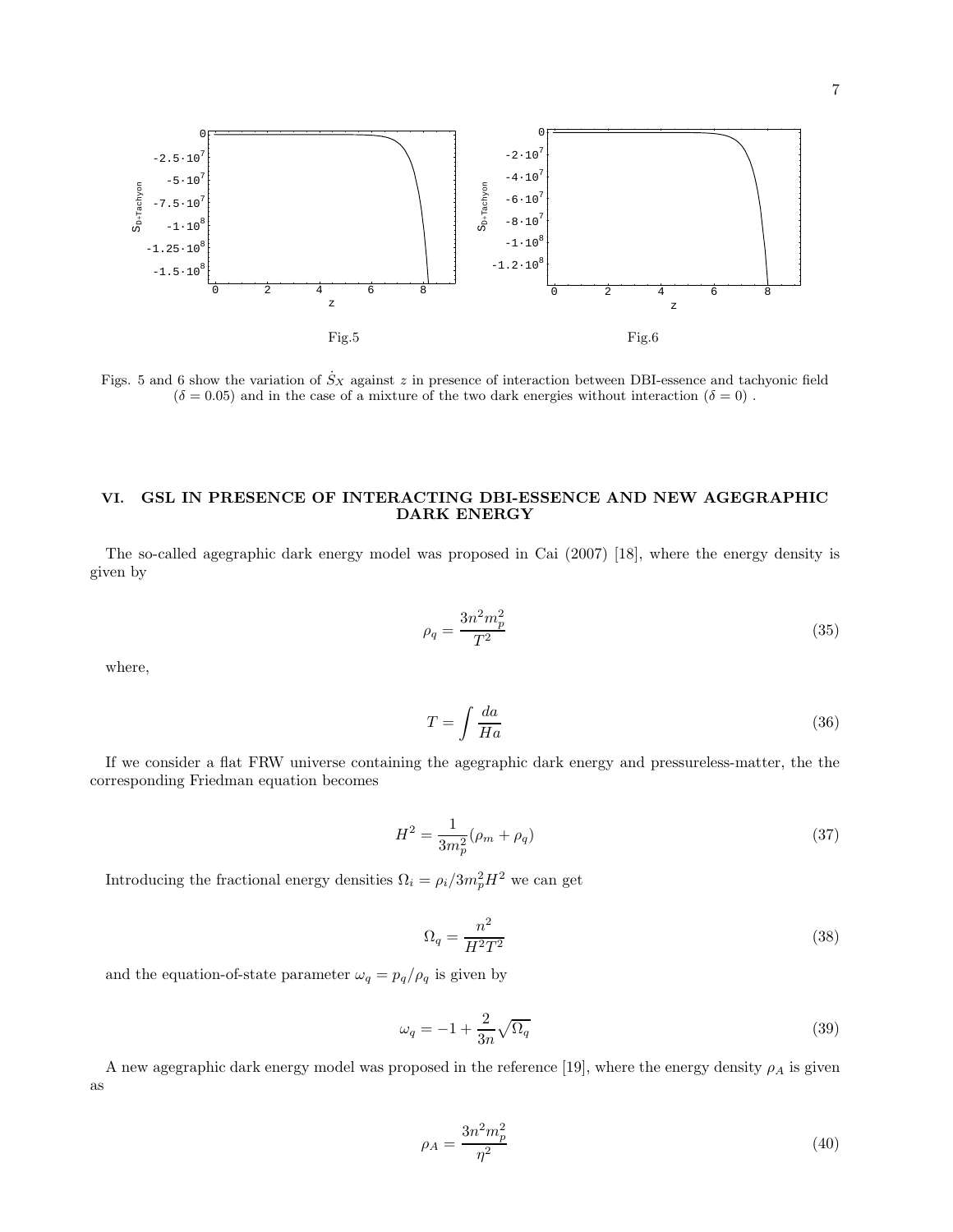8



Figs. 7 and 8 show the variation of  $S_X$  against z in presence of interaction between DBI-essence and new agegraphic dark energy( $\delta = 0.05$ ) and in the case of a mixture of the two dark energies without interaction ( $\delta = 0$ ).

where

$$
\eta = \int \frac{dt}{a} \tag{41}
$$

Thus,  $\dot{\eta} = 1/a$ . The corresponding fractional energy density is given by

$$
\Omega_A = \frac{n^2}{H^2 \eta^2} \tag{42}
$$

In the present work, we would consider an interaction between DBI-essence and new agegraphic dark energy. To do so, we consider equations (14) and (15) and in the present case  $\rho_X \equiv \rho_A$  and  $p_X \equiv p_A$ . Considering the interaction the equation-of-state parameter and the potential are obtained as [17]

$$
\omega_A = -1 - \delta + \frac{2}{3n} \frac{\sqrt{\Omega_A}}{a} \tag{43}
$$

$$
V_D = \frac{1}{2} \left( \frac{6k_1}{t^2} + (1 - t^{k_2}) \left( 4k_3 - \sqrt{\frac{k_3}{k_3 - 1}} (4k_3 - 3) \right) - \frac{3}{k_1} (k_1 - 1)^2 (-2 + 3k_1(2 + \delta)) n^2 m_p^2 t^{2(k_1 - 1)} \right) \tag{44}
$$

The  $S_X$  using the above expressions and plotted its evolution with the redshift z in both interacting (figure 7) and non interacting (figure 7) cases. In both of the cases it is observed that  $S_X$  remains negative and hence GSL is not valid.

#### VII. CONCLUDING REMARKS

In the present paper we have considered total entropy as the entropy of a cosmological event horizon plus the entropy of the quintom fluid. We have investigated the validity of GSL in some interacting situations. In all of the cases we have observed that the time derivative of the total entropy is remaining at the negative level. This means that the total entropy is a decreasing function of time in the interacting situations considered in this paper. This means that the GSL breaks down. In an earlier work, [20] has shown that the GSL breaks down in the situation of interaction between holographic dark energy and dark matter. The present work proves